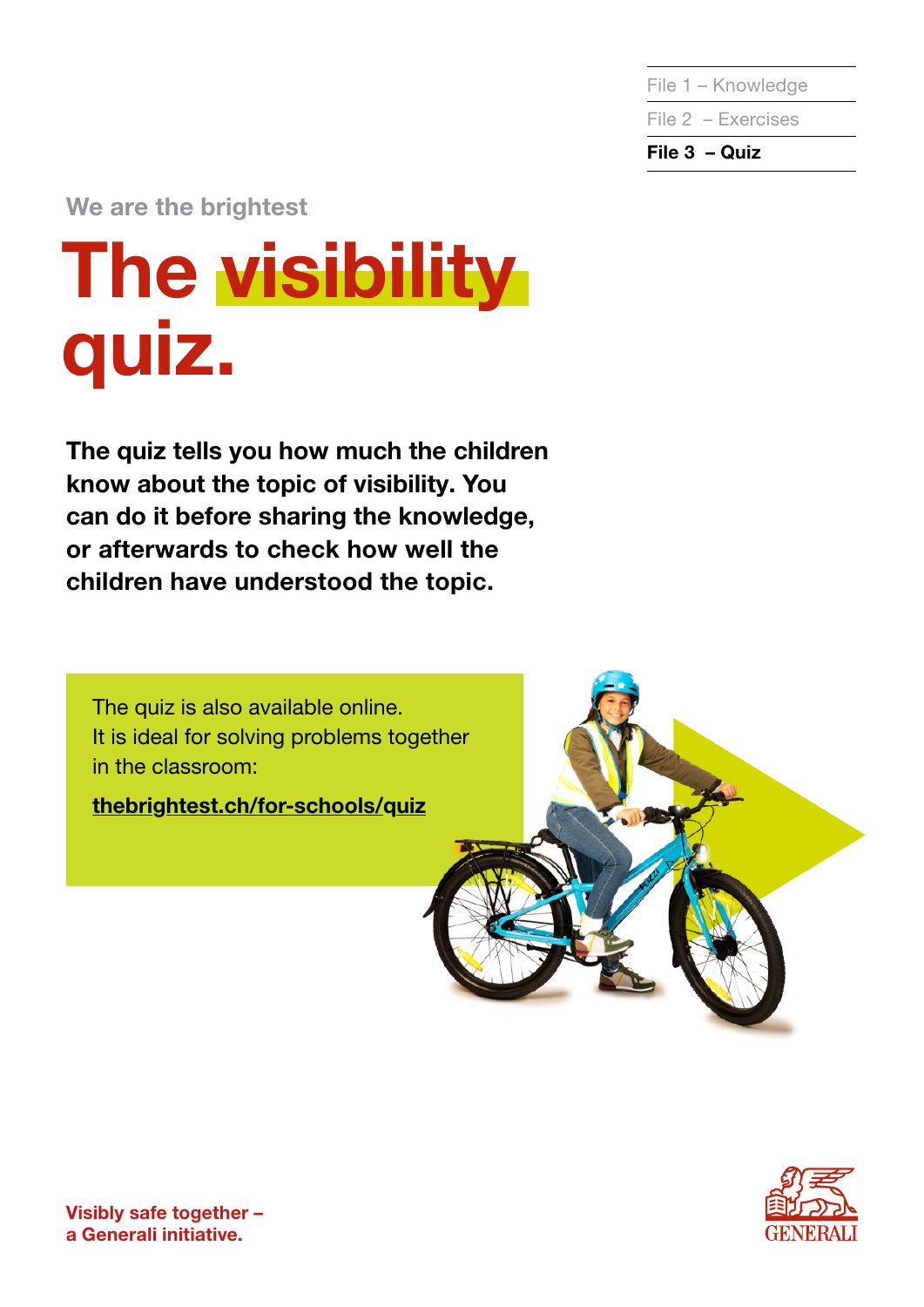# File 3



# «How bright are you?»

#### Question 1

#### When should you wear reflectors or lights?

A: Never

B: Whenever it's not light outside or when visibility is poor.

C: Only at night.

#### Correct: B

Visibility is always important when it's not light outside. This can happen in many situations:

- When it's dark.
- At dawn or dusk (morning and evening)
- In bad weather such as fog, rain or snow.

It's worth being prepared for situations like these and carrying reflectors with you at all times, for example.

#### Question 2

#### Where should you wear reflectors and shine?

- A: Front of your body
- B: On your arms
- C: On both your arms and legs at least

#### Correct: C

You don't know which side other road users are passing you from. That's why you should be visible from everywhere. Wear reflectors on your front, back and sides. You'll stand out particularly well if you reflect light on both your arms and legs. Moving body parts stand out particularly well.

#### Question 3

#### You can pick out a new jacket. Which colour is best for keeping yourself safe?

- A: Black or dark blue
- B: Bright, vibrant colours
- C: It doesn't matter

#### Correct: B

You'll stand out a lot better with bright, shiny clothes. A high-visibility vest or neon-coloured clothes with reflectors are ideal.

#### Question 4

#### What lights and reflectors do you need when you're out and about on your bike?

- A: None if you ride fast, you'll stand out anyway.
- B: Reflectors and one light on your bike are enough.
- C: Reflectors, one light at the front and one light at the back, plus other reflective elements on your helmet and body.

#### Correct: C

The law says that bikes must have two stationary lights (white at the front, red at the back) and a reflector when it's dark. We suggest you be even more visible. You can do this in the following ways:

- Reflectors on the spokes
- A safety wing
- Bright clothes
- Reflectors on your clothes and helmet

#### Question 5

#### Should your schoolbag glow too?

- A: It's not that important. There's nothing in there apart from books and my pencil case.
- B: It can't hurt.
- C: Yes, absolutely. Many cars come from behind; it's important that they see you from a distance.

#### Correct: C

Especially when cars are approaching you from behind, your safety is very important. Protect yourself and your back with reflectors on your school backpack.

#### Question 6

#### Why is visibility so important, especially in autumn and winter?

- A: The sun rises later and sets earlier. That's why it's often dark outside and it's hard to see you.
- B: Light gives off heat when it's cold outside.
- C: Lights in the winter are nice; that's why we have Christmas lights.

#### Correct: A

Motorists will see you from a distance in good lighting conditions. But in autumn, winter and early spring, the days are shorter and it's darker more often. That's why it's important that you always make yourself clearly visible when you're out and about.